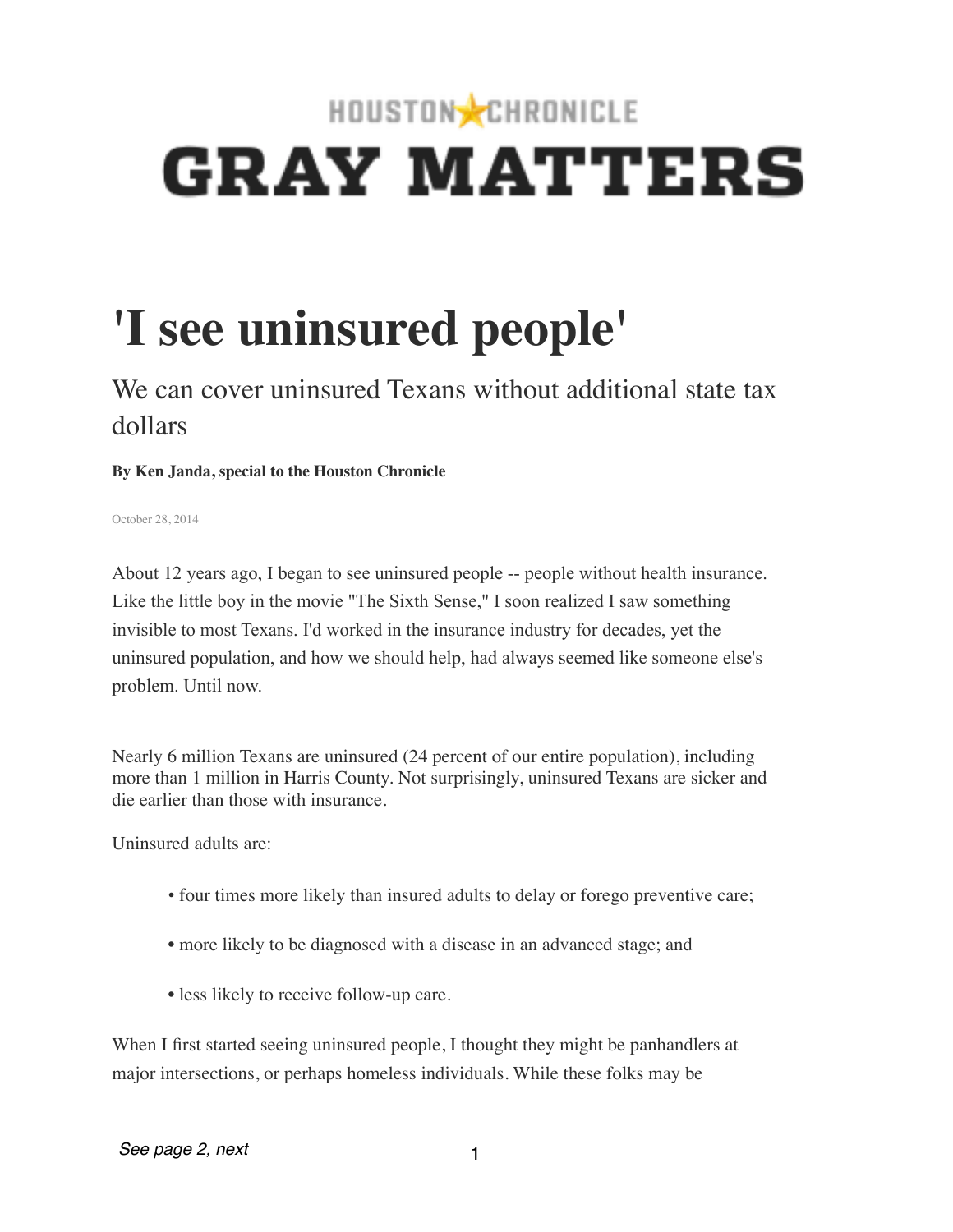uninsured, I quickly learned the vast majority of uninsured people have jobs, and more than 70 percent of them live *above* the poverty level.

Do you see what I see? Look with me. The uninsured include:

• People working at or near minimum wage who cannot afford or are not eligible for employer-sponsored insurance. Look for them in restaurants, hotels, and retailers, in maintenance roles, and even in our schools.

• People who work for small employers not offering employer-sponsored insurance. For example, construction workers working for independent subcontractors.

• Entrepreneurs and small business owners who, historically, have struggled to fund individual policies. Look for them in co-working spaces, hair salons, galleries, and onstage, playing music.

• People eligible for Medicaid, Medicare or other programs who have not signed up (perhaps due to steep paperwork requirements, mental illness or substance abuse).

• People uninsured by choice, often young "invincibles," who think they'll never need help. Look for them in startups or running in the gym.

The Affordable Care Act (ACA) is the biggest game changer since the introduction of Medicaid and Medicare in the 1960s. (In 1963, the largest group of uninsured were people over age 65; now virtually 100 percent of that group is covered.) The ACA provides multiple approaches to expanding coverage; yet, some media and state leaders have misled the public to blindly say the ACA ("Obamacare") is bad. There are many aspects of the ACA I would like to change, and I wish we could have a national, serious, adult conversation about the legislation. However, the ACA has been amazingly successful in its first six months, reducing uninsured Americans overall from 17 percent to 13 percent, a net reduction of about 10 million people.

A 2012 Supreme Court decision made the ACA's Medicaid expansion optional, so ACA results vary widely by state. Arkansas and Kentucky cut their rates of uninsured nearly in half. California cut their uninsured by more than 3 million, yet Texas reduced its